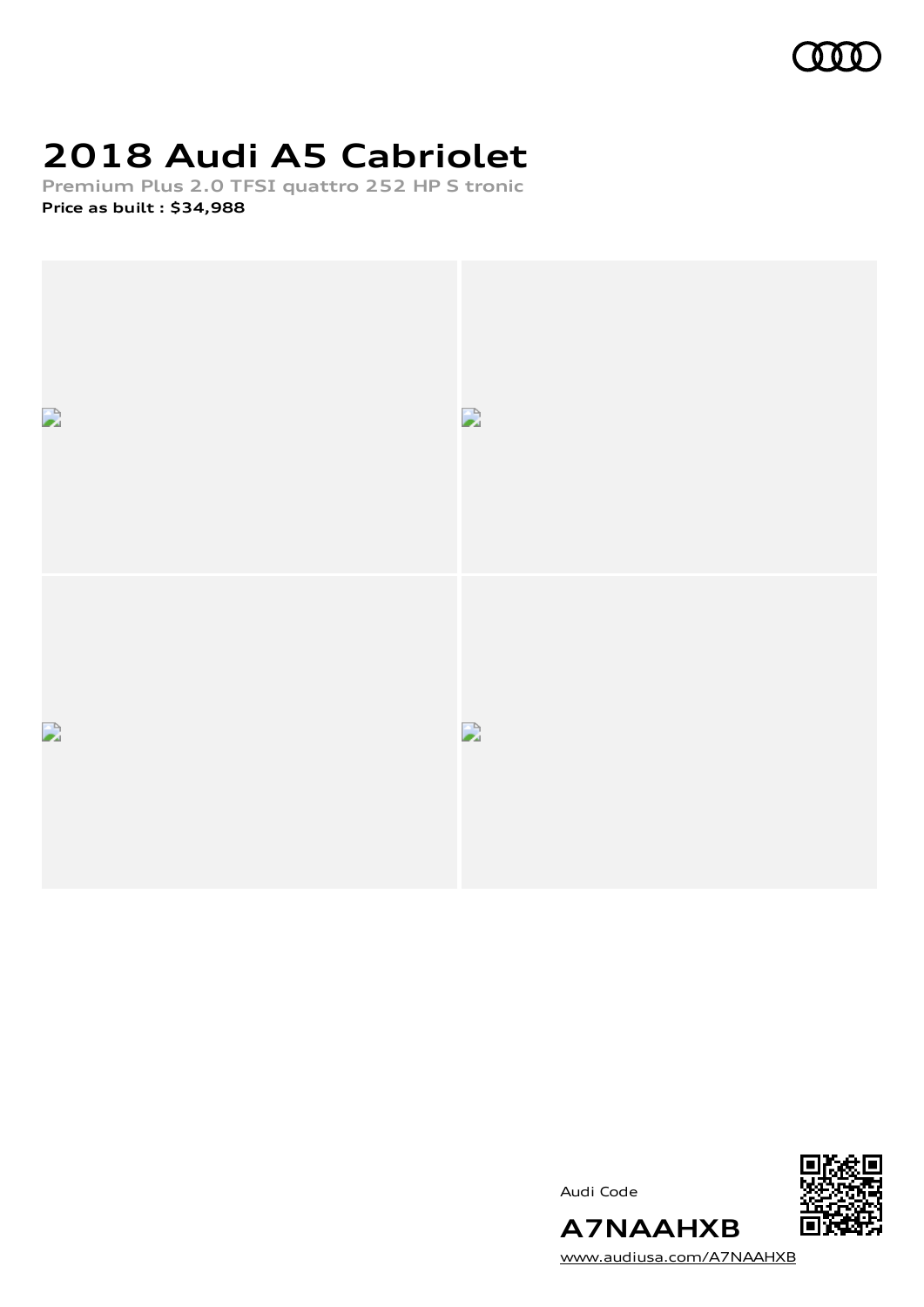# **Summary**

#### **Audi 2018 Audi A5 Cabriolet** Premium Plus 2.0 TFSI quattro 252 HP S tronic

**Price as buil[t](#page-7-0)** \$34,988

### **Exterior colour**

Moonlight Blue metallicBlack roof

# $\overline{\phantom{a}}$

### **Further Information**

Type of vehicle Used car Mileage 70,884 miles No

**Warranty**

### **Interior colour**

Seats rock gray Dashboard granite gray-rock gray Carpet rockgray Headliner titanium gray

#### **Audi Code** A7NAAHXB

**Your configuration on www.audiusa.com** [www.audiusa.com/A7NAAHXB](https://www.audiusa.com/A7NAAHXB)

**Commission number** 55215ca50a0e09b12794

### **Technical Specifications**

| Engine type                  | Inline four-cylinder                         |
|------------------------------|----------------------------------------------|
| stroke                       | Displacement/Bore and 1984/82.5 x 92.8 cc/mm |
| Torque                       | 273 @ 1,600-4,500 lb-ft@rpm                  |
| Top track speed              | 130 mph mph                                  |
| Acceleration (0 - 60<br>mph) | 6.0 seconds seconds                          |
| Recommended fuel             | Premium                                      |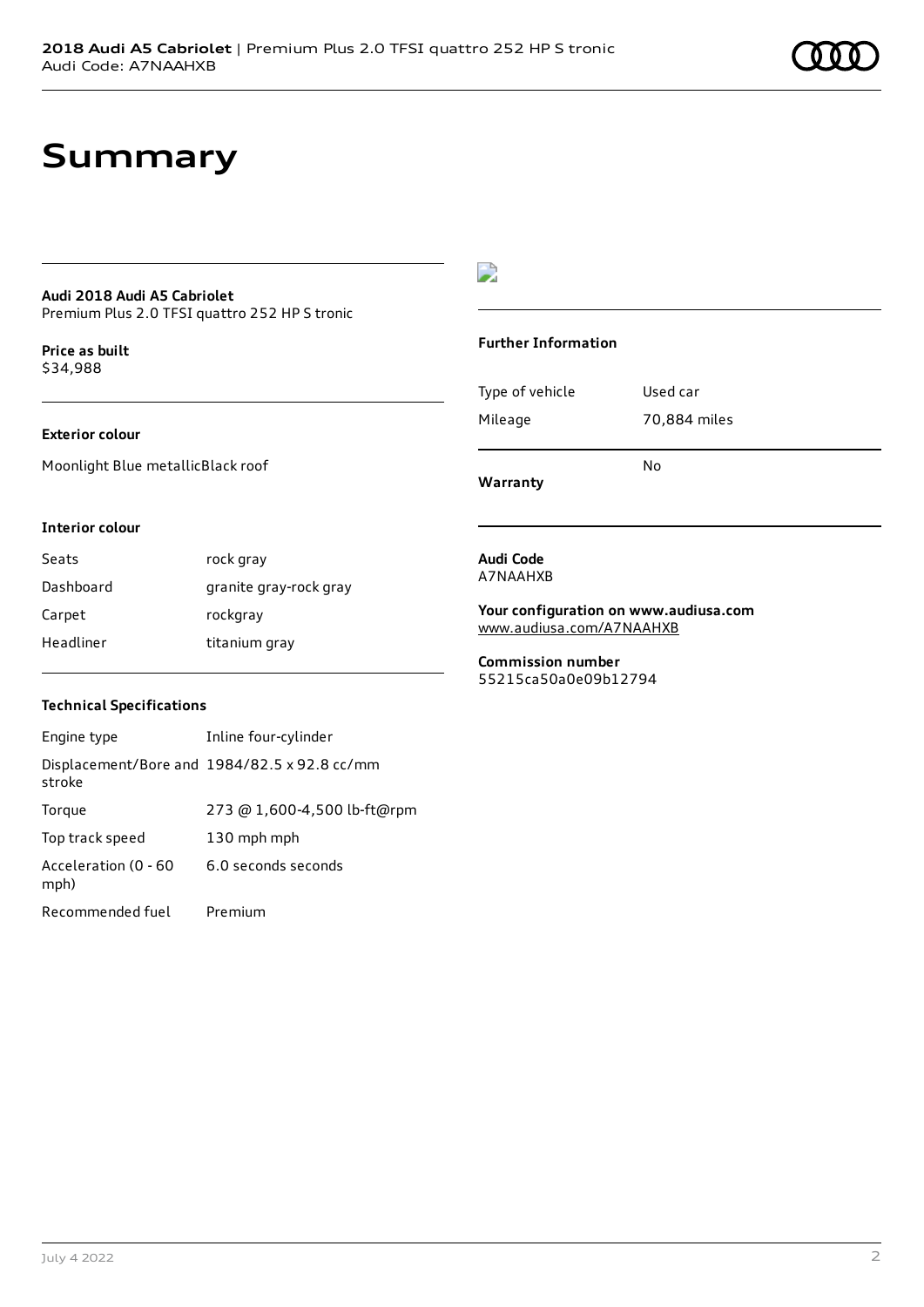

# **Standard features**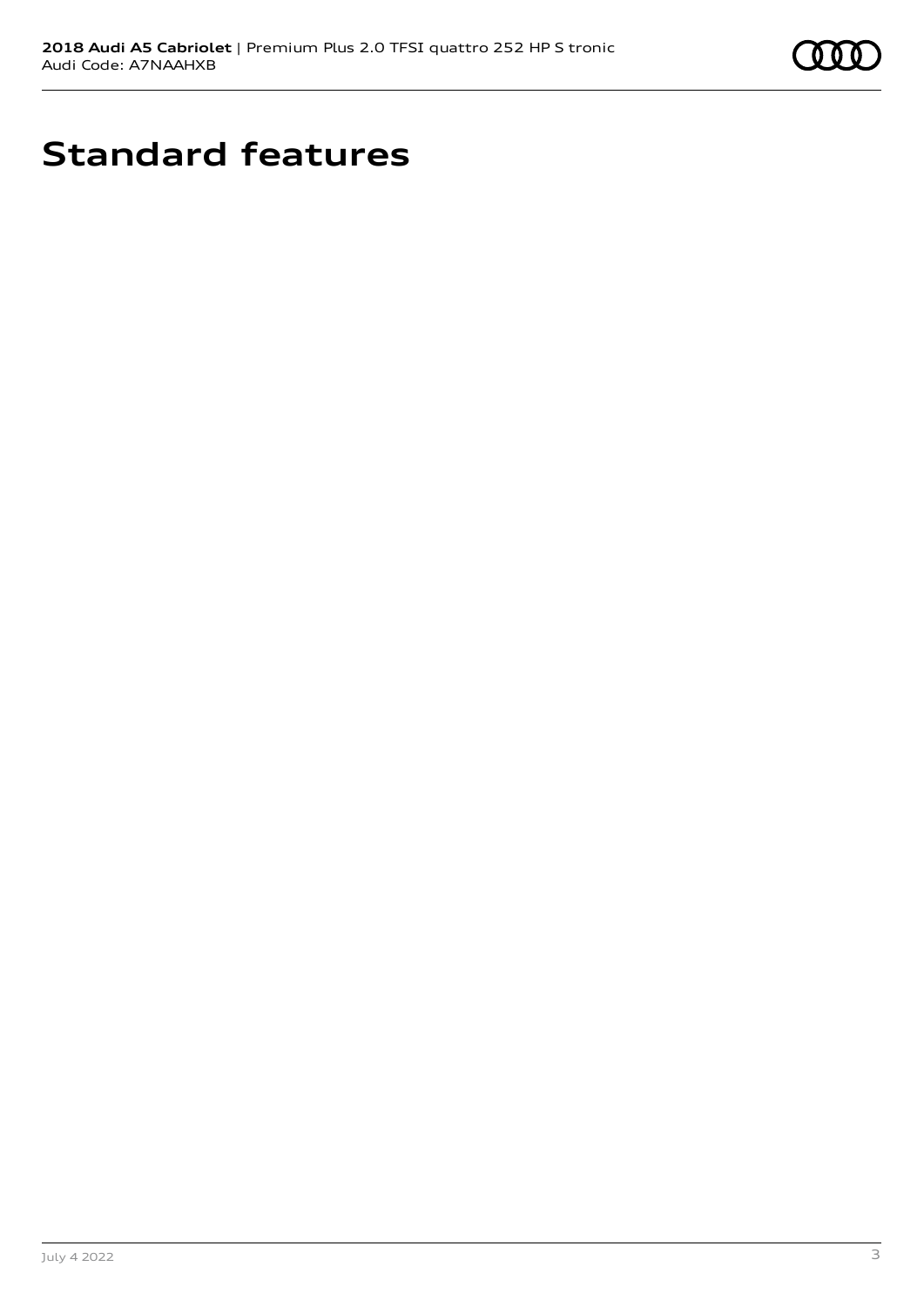# **Dealer remarks**

CARFAX One-Owner. 2018 Audi A5 Moonlight Blue 2.0T Premium Plus quattro quattro 7-Speed Automatic S tronic 2.0L 4-Cylinder TFSI Heated and Cooled Seats, quattro, Black w/Leather Seating Surfaces, 12.3" LCD Display Audi Virtual Cockpit, Alarm System w/Motion Sensors, Audi Advanced Key, Audi MMI Navigation Plus w/MMI Touch, Audi Side Assist, Convenience Package, Driver Seat Memory, Full LED Headlights, Heated Auto-Dimming Power Ext Mirrors w/Memory, Heated Auto-Dimming Power/Memory Exterior Mirrors, Heated Front Seats, Navigation Package, Parking System Plus (Front/Rear Acoustic Sensors), Premium Plus, Rear Audi Pre Sense, SiriusXM All Access Service, Ventilated Front Seats.

Recent Arrival! 24/34 City/Highway MPG

Awards:

\* 2018 KBB.com 10 Most Awarded Brands Prices Exclude Tax, Tag, Title, and Documentation Fee of \$698.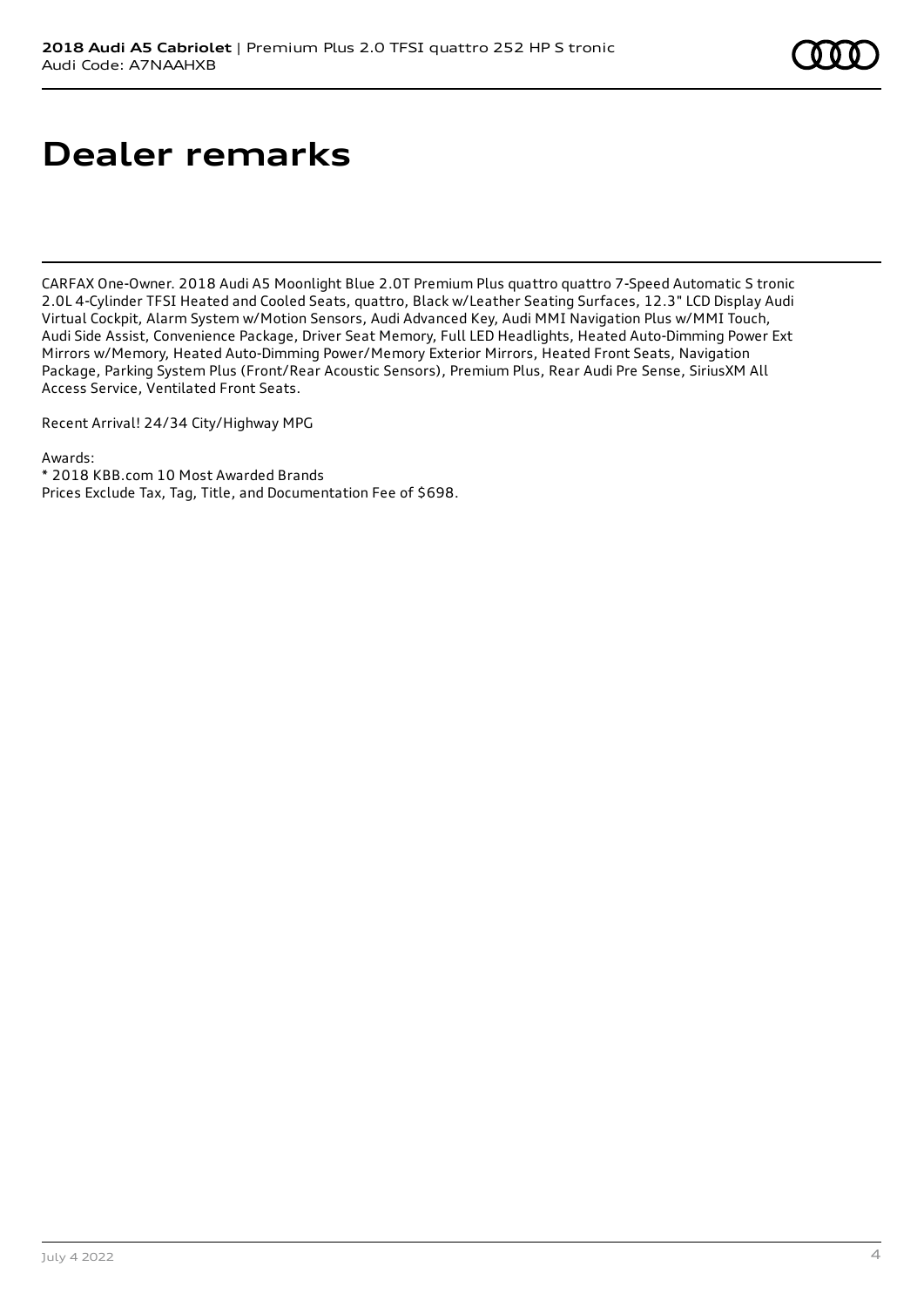# **Technical Specifications**

# **Engineering | Performance**

| Engine type                                 | Inline four-cylinder                         |
|---------------------------------------------|----------------------------------------------|
| Acceleration (0 - 60<br>mph)                | 6.0 seconds seconds                          |
| Engine block                                | Cast-iron                                    |
| Induction/fuel injection Turbocharged/TFSI® |                                              |
| Cylinder head                               | Aluminum-alloy                               |
| Max. output ps/hp                           | 252 @ 5,000-6,000 @ rpm                      |
| Towing capacity                             | N/A lb                                       |
| stroke                                      | Displacement/Bore and 1984/82.5 x 92.8 cc/mm |
| Top track speed                             | 130 mph mph                                  |
| Torque                                      | 273 @ 1,600-4,500 lb-ft@rpm                  |
| Valvetrain                                  | 16 valve/DOHC with Audi valvelift            |

### **Transmission | Drivetrain**

| Gear ratios: 6th         | 0.508:1                                                                                     |
|--------------------------|---------------------------------------------------------------------------------------------|
| Gear ratios: 7th         | 0.386:1                                                                                     |
| Gear ratios: Reverse     | 2.75:1                                                                                      |
| Drivetrain type          | Dual-clutch automatic transmission<br>and quattro <sup>®</sup> all-wheel drive              |
| Gear ratios: Final Drive | 4.27:1                                                                                      |
| Gear ratios: 4th         | 1.057:1                                                                                     |
| Transmission             | Seven-speed S tronic® dual-clutch<br>automatic transmission and<br>quattro® all-wheel drive |
| Gear ratios: 5th         | 0.738:1                                                                                     |
| Gear ratios: 2nd         | 2.190:1                                                                                     |
| Gear ratios: 3rd         | 1.517:1                                                                                     |
| Gear ratios: 1st         | 3.188:1                                                                                     |

### **Electrical system**

| Alternator | 110-150 A   |
|------------|-------------|
| Battery    | 420 A/75 Ah |

### **Steering**

| Steering type                              | Electromechanical speed-sensitive<br>power steering |
|--------------------------------------------|-----------------------------------------------------|
| Turning diameter, curb- 37.7 ft<br>to-curb |                                                     |
| Steering ratio                             | 15.9:1                                              |

#### **Suspension**

| Front axle | Five-link front independent steel<br>spring suspension |
|------------|--------------------------------------------------------|
| Rear axle  | Five-link rear independent steel<br>spring suspension  |
| Optional   | Sport suspension                                       |

# **(1/2)**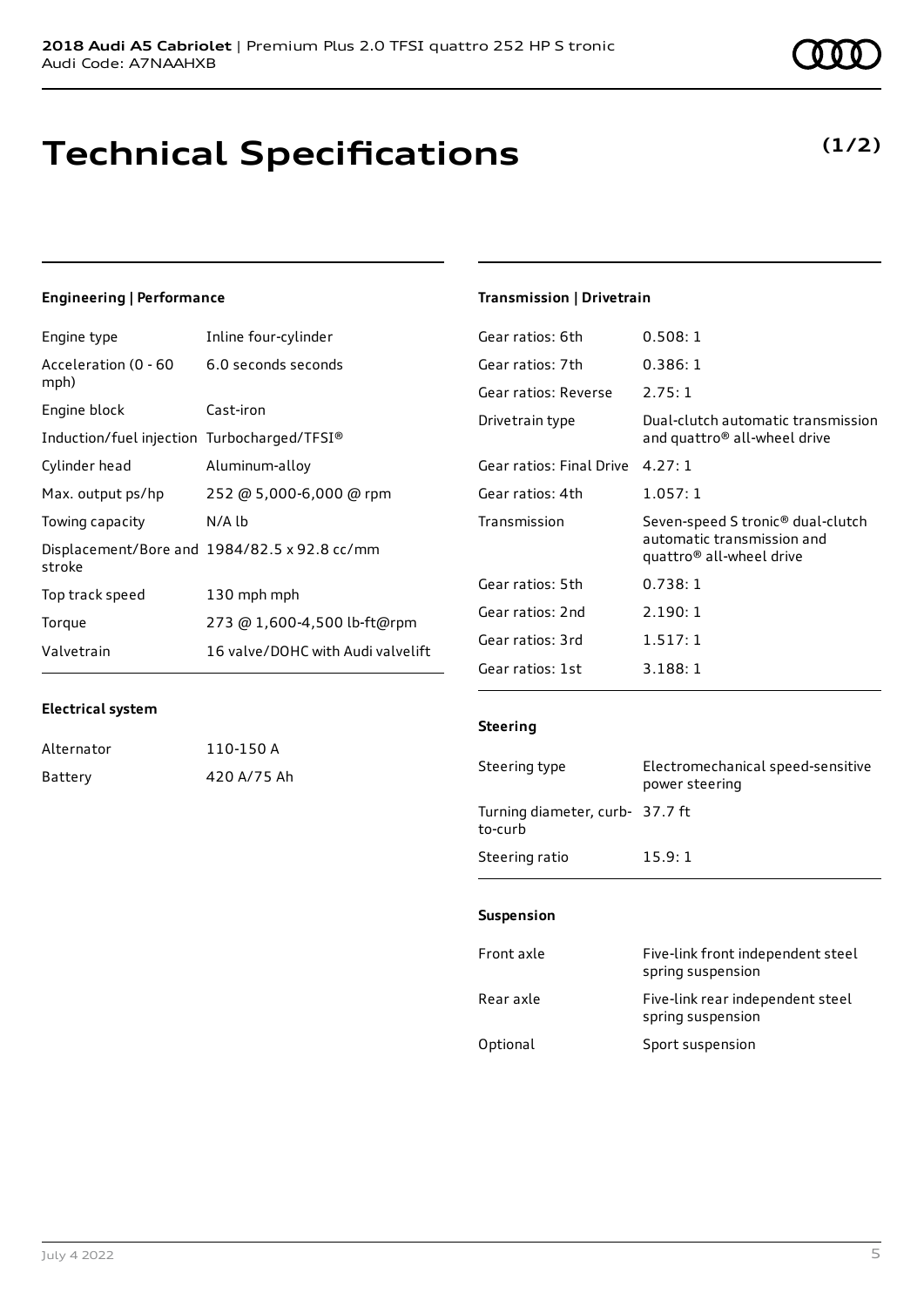# **Technical Specifications**

# **Brakes**

| 13.3 (ventilated disc) in                                                                                | Seating capacity                                             | 4                                                            |
|----------------------------------------------------------------------------------------------------------|--------------------------------------------------------------|--------------------------------------------------------------|
| Not known in                                                                                             | Shoulder room, rear                                          | 46.9 in                                                      |
| Electromechanical                                                                                        | Leg room, rear                                               | $33.1$ in                                                    |
|                                                                                                          | Shoulder room, front                                         | 55.3 in                                                      |
|                                                                                                          | <b>EPA Class</b>                                             | Tier 3 ULEV70                                                |
| Warranty                                                                                                 | Head room, rear                                              | 36.3 in                                                      |
| Vehicle Limited Warranty                                                                                 | Leg room, front                                              | $41.3$ in                                                    |
| 12-month/10,000 mile (whichever<br>Maintenance<br>occurs first) NO CHARGE first<br>scheduled maintenance | Head room, front                                             | 40.0 in                                                      |
|                                                                                                          | Cargo volume, rear<br>seatbacks up/folded                    | 7.2 (with roof open), 9.3 (with roof<br>closed) cu ft, cu ft |
|                                                                                                          | <b>Warranty   Maintenance</b><br>4-year/50,000 mile Audi New |                                                              |

**Interior measurements**

### **Exterior Measurements**

| Height                           | 54.4 in  |
|----------------------------------|----------|
| Overall width without<br>mirrors | 72.7 in  |
| Length                           | 184.0 in |
| Wheelbase                        | 108.9 in |
| Drag coefficient                 | 0.30 Cw  |
| Overall width with<br>mirrors    | 79.9 in  |
| Track rear                       | 61.7 in  |
| <b>Track front</b>               | 62.5 in  |
| Curb weight                      | 3,990 lb |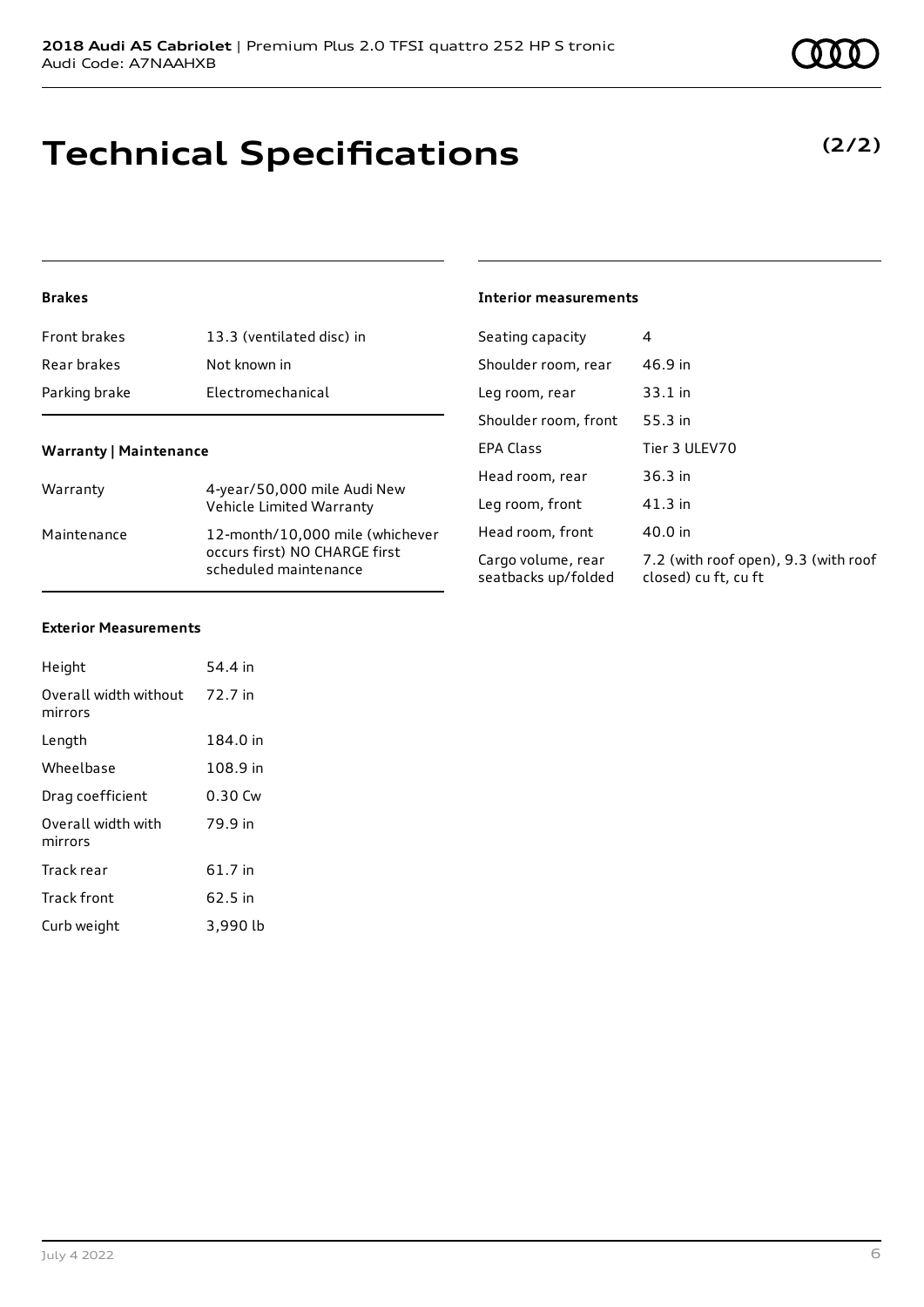

# **Contact**

Dealer **Audi Raleigh**

4000 Capital Hills Dr 27616 Raleigh NC

Phone: +19198768766 FAX: 9194318343

www: [https://www.audiraleigh.com](https://www.audiraleigh.com/)